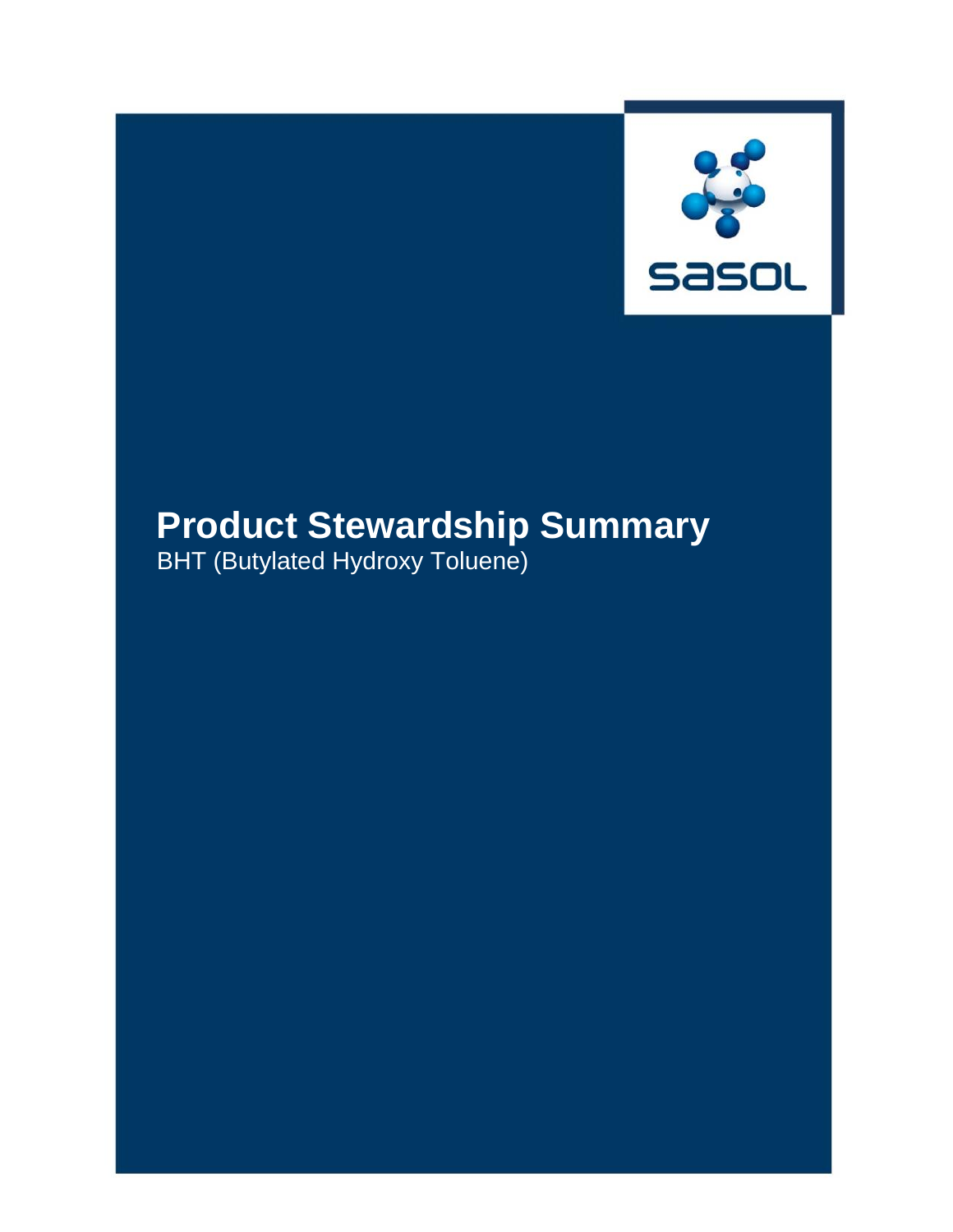

# **Introduction:**

Butylated Hydroxy Toluene (BHT) is a manufactured antioxidant (preservative) commonly used in plastics, rubber, petroleum products, foods, pharmaceuticals, and cosmetics.



Effective and safe in a great variety of hydrocarbon products, BHT, which was patented in 1947, is the



most prevalent and approved antioxidant in the world. BHT has been approved for use in foods and food packaging in low concentrations by the Food and Drug Administration (FDA) since 1954. As an antioxidant, BHT preserves organic materials by reducing the effects of time, heat and light.

BHT is generally manufactured by reacting para-cresol and iso butylene in the presence of an acid catalyst.

Sasol BHT is used predominantly by other chemical manufacturers and industrial users that incorporate it into a multitude of products to extend the life of the materials being produced. This

preservative effect benefits end consumers through longer lasting goods. The typical American uses countless products which involve BHT somewhere in their manufacture.

# **Chemical Identity:**

Butylated Hydroxy Toluene (BHT)

2,6-di-tert-butyl-p-cresol (DBPC)

2,6-di-tert-butyl-4-methyl-phenol

 $C_6H_2(C_4H_9)_2$  (CH<sub>3</sub>)OH

 $C_{15}H_{24}O$ 

Molecular Weight: 220.34

CAS# 128-37-0

EINECS (EU) 204-88-14



#### **Uses:**

Some common uses of BHT include:

- *Plastics—*Comprising over 65% of the worldwide application of BHT, plastics require the BHT antioxidant to stabilize the polymer during processing and protect it throughout the service life of the finished product. It is recognized as safe and is approved for use in plastic food containers and wrappings.
- *Rubbers & Elastomers*—BHT is a non-staining, non discoloring antioxidant and is used in conjunction with other antioxidants in white and light-colored rubber products.
- *Lubricating & Specialty Oils*—BHT is an effective stabilizer and antioxidant for synthetic oils and fluids such as cutting, spindle, hydraulic and slushing oils, transformer oils, transmission fluids, and brake fluids.
- *Industrial Fats, Oils & Fatty Acids—*BHT prevents the development of rancidity in animal and vegetable fats and oils.
- *Bio-Diesel Fuel Blends*—BHT is an effective antioxidant to prevent rancidity in bio-diesel fuel blends at concentrations of less than 0.1%.
- *Linseed, Soy, & Other Plant-Derived Oils* BHT is used in various plant-derived oils as an antioxidant for industrial uses such as printing ink bases.
- *Printing Inks and Coatings* BHT serves as an anti skinning agent in paints and inks.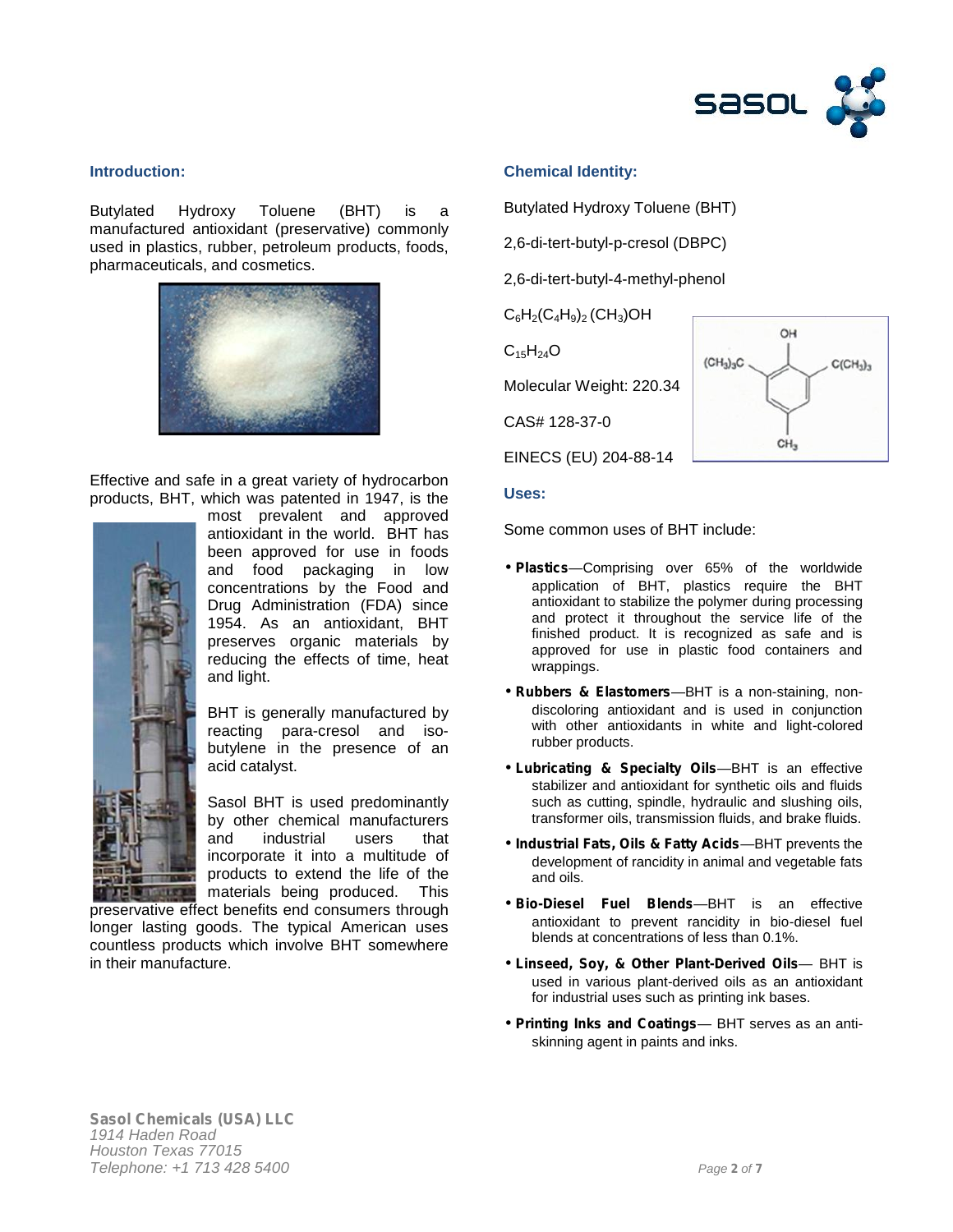

 *Food and Feed*—Food products containing fats and oils are subject to oxidation, which results in rancidity and loss of sensory appeal. BHT is effective in animal feeds as an antioxidant and is internationally recognized as a preservative in animal feeds. BHT has proven to be an excellent antioxidant in foods. Sasol's food-grade BHT meets the FDA's requirements for use in foods and food packaging and the requirements of the U.S. Department of Agriculture for use in animal feeds. Sasol BHT has been certified **Kosher** by the Union of Orthodox Jewish Congregations of America and has also been certified **Halal** by the Islamic Food Nutrition Council of America (IFANCA). BHT is also considered GRAS (generally recognized as safe) by the FDA.



## **Description and Properties:**

BHT is a white solid at room temperature with a mild odor. When heated above its melting point, BHT is a clear liquid. Sasol produces BHT in the following forms:

 *Crystal BHT—*Composed of random crystalline shapes.

- *Free Flow BHT Crystal*—Composed of small spherical free-flowing shapes (pellets).
- *Molten BHT*—Liquid designed for large volume users (molten due to temperature).
- *BHT Blends*—In various oils.

BHT is slightly soluble in water and quite soluble in organic oils and solvents. BHT is not flammable but will burn. It is stable under recommended storage conditions. BHT dust is explosive.

*Sasol Chemicals (USA) LLC 1914 Haden Road Houston Texas 77015 Telephone: +1 713 428 5400 Page 3 of 7*



## **Safety & Health Information:**

The primary dangers posed in handling BHT are dust explosion and irritation. BHT dust may form an explosive mixture in air and measures must be taken to prevent dust buildup and electrostatic charges.

BHT is irritating to the eyes and may cause respiratory irritation. BHT may cause nausea, vomiting, gastro-intestinal distress, and narcotic effects if ingested in large doses well above the acceptable daily intake (ADI) of 0.3 mg/kg bw/day. Liquid BHT can cause thermal burns like any hot liquid.

BHT has been tested extensively for toxicity and used widely for many years. It does not contain any ingredient designated as a known, probable, or suspected human carcinogen. There is a low concern for reproductive or developmental toxic effects.

The levels of BHT that consumers are exposed to through food and contact with BHT containing products are not known to have any negative health effects.

#### **Health Effects Summary:**

| <b>Effect Assessment</b> | Result                                                                                                                        |
|--------------------------|-------------------------------------------------------------------------------------------------------------------------------|
| <b>Acute Toxicity</b>    | Considered of low toxicity<br>by oral, dermal, and<br>inhalation routes of<br>exposure. May cause<br>drowsiness or dizziness. |
| Irritation / corrosion   | Not irritant to the skin.<br>Causes eye irritation.<br>May cause respiratory<br>irritation.                                   |
| Sensitization            | Not sensitizing.                                                                                                              |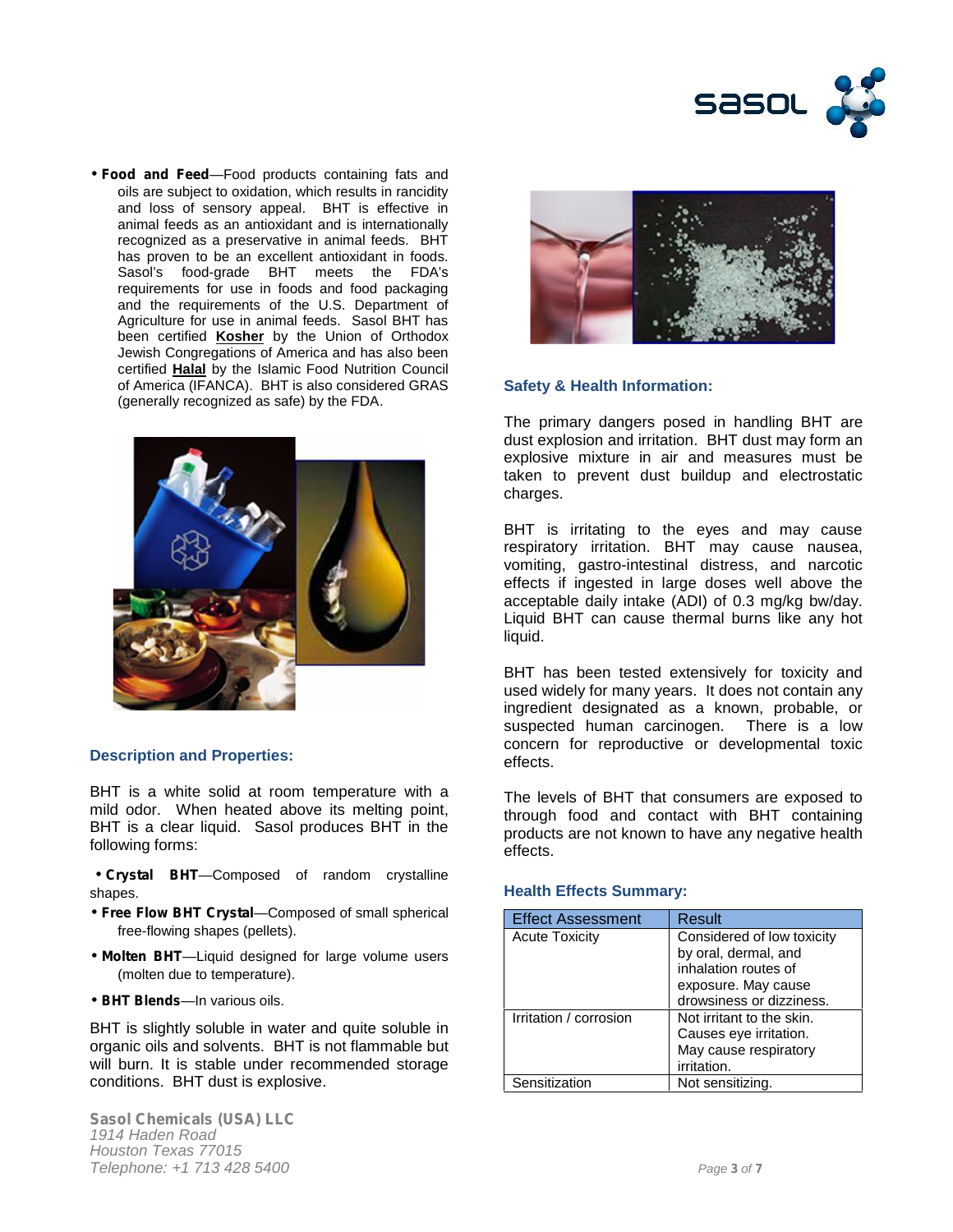

| <b>Effect Assessment</b> | Result                         |
|--------------------------|--------------------------------|
| Toxicity after repeated  | Based on available data no     |
| exposure                 | classification is required.    |
| Toxicity after single    | May cause nausea,              |
| exposure                 | vomiting, gastro-intestinal    |
|                          | distress, and narcotic         |
|                          | effects if ingested in large   |
|                          | doses well above the           |
|                          | acceptable daily intake        |
|                          | (ADI) of 0.3 mg/kg bw/day      |
| Genotoxicity /           | Not mutagenic.                 |
| mutagenicity             |                                |
| Carcinogenicity          | Not considered as              |
|                          | carcinogenic.                  |
| Toxicity for             | Available data do not          |
| reproduction             | indicate reproductive toxicity |
|                          | potential.                     |

# **Health Effects Summary (continued):**

# **Environmental Information:**

BHT has been classified as "very toxic to aquatic life with long lasting effects" due to immobilization of water fleas at the limits of water solubility. BHT is not generally considered toxic to fish at the limits of water solubility. BHT is not readily degradable in the environment and may bio-accumulate in aquatic organisms, so care must be taken to prevent it from entering surface or ground waters. BHT should be disposed of in accordance with applicable federal, state, and local regulations as a non-hazardous waste.

BHT is directly incorporated into products at low levels and does not readily leach or evaporate from preserved materials. incorporated into products essentially has no environmental impact beyond those posed by the products themselves.

# **Environmental Effects Summary:**

| <b>Effect Assessment</b> | Result                          |
|--------------------------|---------------------------------|
| <b>Aquatic Toxicity</b>  | Very toxic to aquatic life with |
|                          | long lasting effects.           |



*Sasol Chemicals (USA) LLC 1914 Haden Road Houston Texas 77015 Telephone: +1 713 428 5400 Page 4 of 7*

## **Environmental Fate Summary:**

| <b>Fate and Behavior</b> | Result                      |
|--------------------------|-----------------------------|
| Biodegradation           | Not readily biodegradable.  |
| Bioaccumulation          | Moderate potential for      |
| potential                | bioaccumulation.            |
| Mobility                 | Will adsorb to soil and     |
|                          | sediments. The product      |
|                          | evaporates slowly. Product  |
|                          | will evaporate more rapidly |
|                          | from water.                 |

## **Exposure Potential:**

Because BHT is an irritant, it is regulated as a hazardous material. It is primarily used by other chemical manufacturers; therefore, chemical and transportation workers have the highest risk of exposure. Sasol does not sell BHT for direct consumer use.

Consumer exposure of BHT is low because BHT is bound directly into products such as plastic and rubber and is used at parts-per-million (ppm) levels in foods and food packaging. Consumers should always consult product labels for hazard and safe handling information.

## **Risk Management:**

BHT can be stored, transferred, processed and disposed of safely when proper procedures and safeguards are employed in industrial use. BHT production is carried out in equipment designed to prevent exposure to workers and release to the environment. Tanks, piping, pumps, and other processing equipment are specified for handling of BHT. Secondary containment around storage tanks, process air combustion, dust collectors, and other means are used to further protect people and the environment.

Good housekeeping, dust collection at machinery, exhaust ventilation, proper grounding of equipment, humidification of use areas, inert gas blanketing, and fire suppression systems are also used to reduce the risk of fires and explosions.

Personal protective equipment such as chemical resistant suits, gloves, goggles, face shields, and respirators must be worn when handling or transferring BHT as dictated by the extent of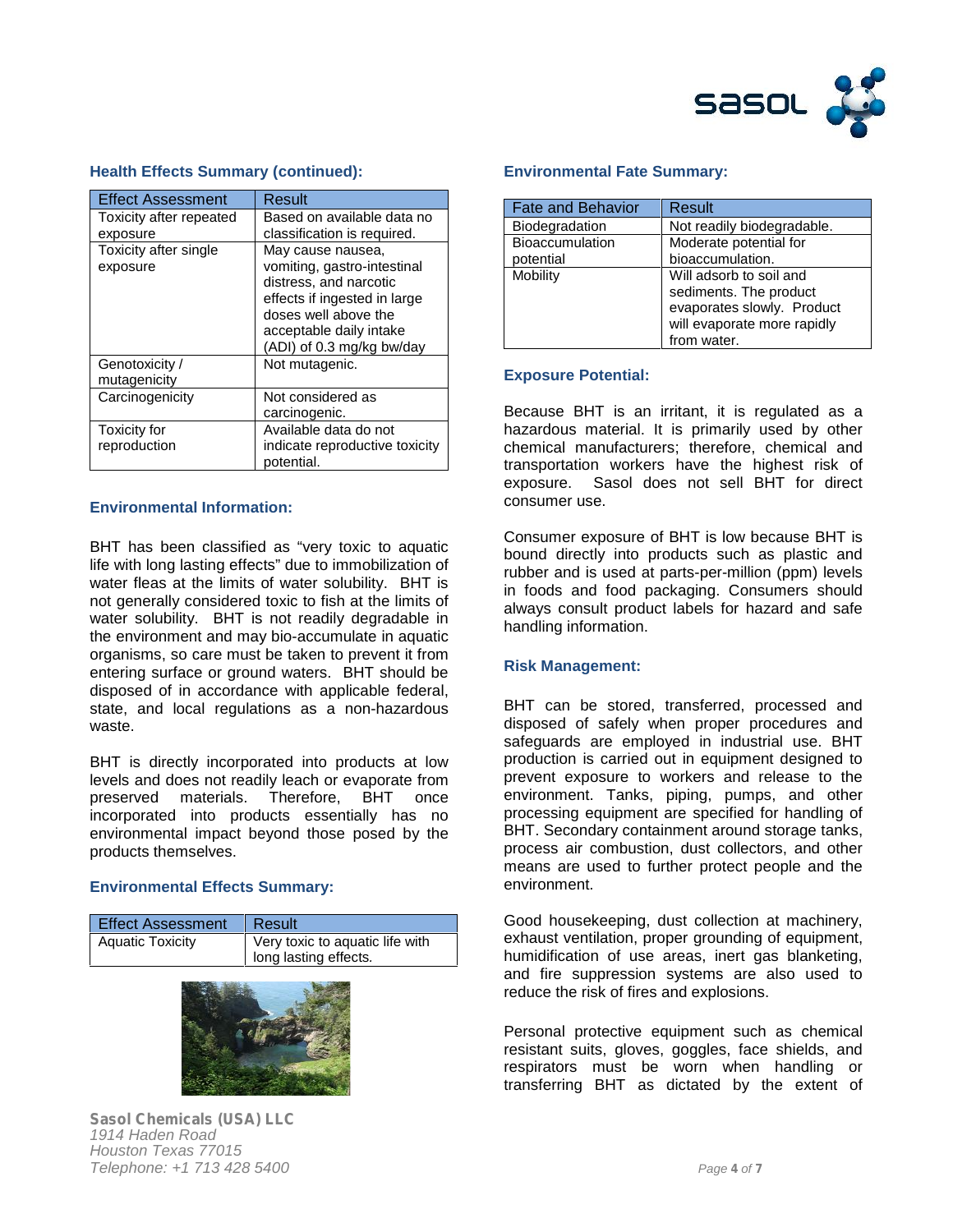

potential exposure. Bags, drums, and tank trucks are inspected prior to and after loading to ensure that no product is released. Carriers are approved and their performance reviewed as part of our procedures. Sasol utilizes Chemtrec® and the National Chemical Emergency Centre (NCEC) as 24 hour contact numbers to provide emergency the US response information to transportation workers and first responders in the case of an accident en route.

Access to the production facility is restricted to employees, and approved contractors and visitors.



Safety data sheets (SDS) for each product and practical safe handling information are provided to our customers and carriers so that they are able to use and transport our products safely. These documents include hazard information, chemical and physical properties, recommended storage conditions and personal protective equipment, firefighting and first aid information, accidental release measures, exposure guidelines and other regulatory information. Please refer to these documents for additional details.

# **Regulatory Information:**

BHT is classified as hazardous for workers and by some modes of transport. It is regulated under a variety of local, state, federal and international laws requiring exposure and environmental controls, as well as various means of hazard communication such as labeling and SDS. BHT has been registered under REACH (CE) 1907/2006

#### Classification and labelling

Under GHS, substances are classified according to their physical, health, and environmental hazards. The hazards are communicated via specific labels

*Sasol Chemicals (USA) LLC 1914 Haden Road Houston Texas 77015 Telephone: +1 713 428 5400 Page 5 of 7*

and the SDS. GHS attempts to standardize hazard communication so that the intended audience (workers, consumers, transport workers, and emergency responders) can better understand the hazards of the chemicals in use. The following classification and labelling information is based on Occupational Safety and Health Administration (OSHA) Hazard Communication Standard. Other regional classification and labelling information, such as substances registered for REACH in the European Union (EU), may differ from the US classification and labelling information.

## **Classification**

Serious eye damage/eye irritation Category 2B Specific target organ systemic toxicity (single exposure) Category 3 Acute aquatic toxicity Category 1 Chronic aquatic toxicity Category 1

# Labelling

Signal word: Warning

## Hazard pictograms:



Hazard statements:

H320: Causes eye irritation

H335: May cause respiratory irritation

H336: May cause drowsiness or dizziness H410: Very toxic to aquatic life with long lasting

effects. May form combustible dust concentrations in air (during processing)

#### Precautionary statements:

P280 - Wear eye protection/face protection P264 - Wash face, hands and any exposed skin thoroughly after handling P305 + P351 + P338 - IF IN EYES: Rinse

cautiously with water for several minutes. Remove contact lenses, if present and easy to do. Continue rinsing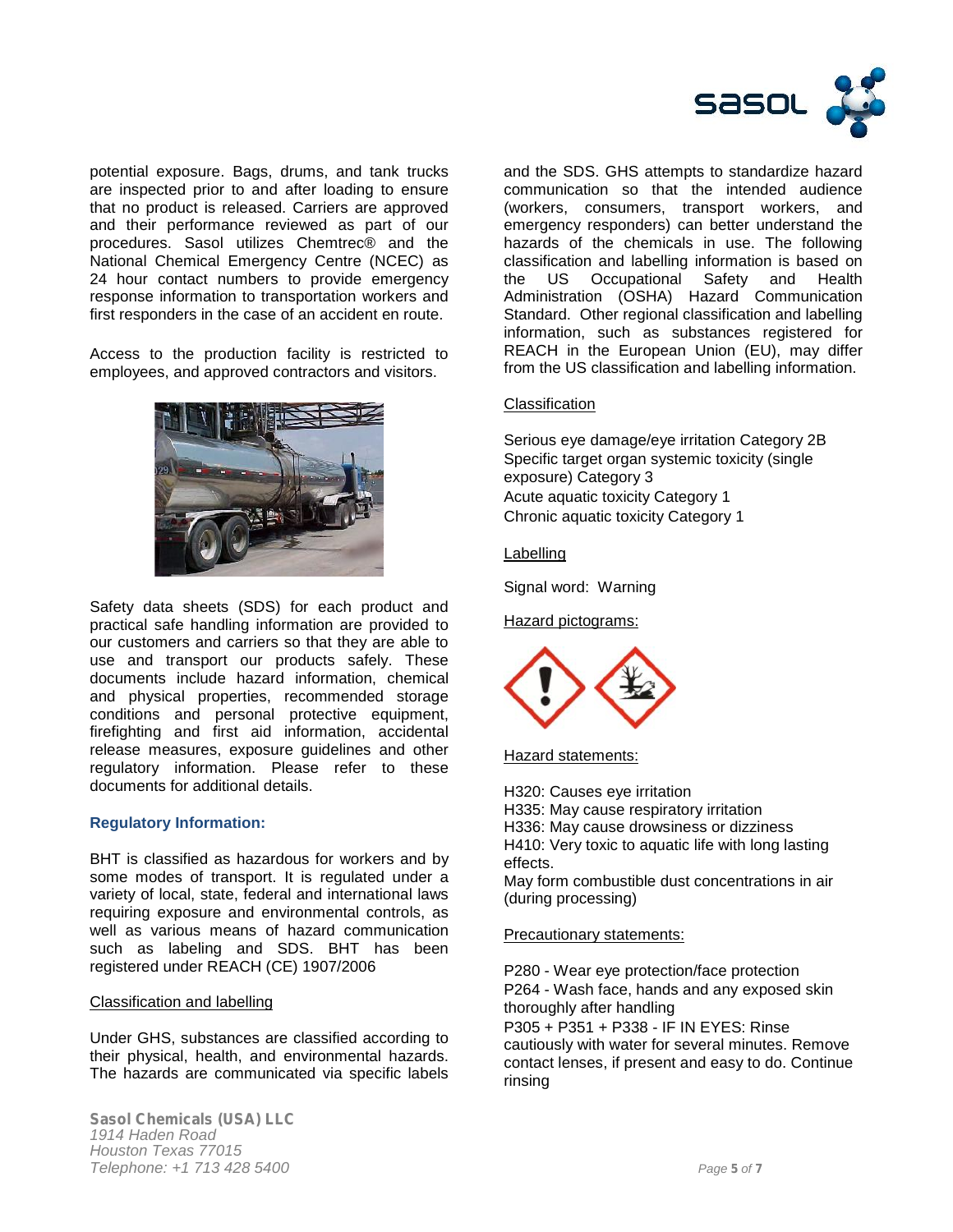

P337 + P313 - If eye irritation persists: Get medical advice/ attention

P261 - Avoid breathing dust/ fume/ gas/ mist/ vapors/ spray

P271 - Use only outdoors or in a well-ventilated area

P304 + P340 - IF INHALED: Remove to fresh air and keep at rest in a position comfortable for breathing

P304 + P312 - IF INHALED: Call a POISON CENTER or doctor/ physician if you feel unwell P403 + P233 - Store in a well-ventilated place. Keep container tightly closed

P273 - Avoid release to the environment.

P391 - Collect spillage.

P501 - Dispose of contents/ container to an approved waste disposal plant.

Combustible dust clouds may be created where operations produce fine material (dust). Avoid significant deposits of material, especially on horizontal surfaces, which may become airborne and form combustible dust clouds and may contribute to secondary explosions. Handling and processing operations should be conducted in accordance with 'best practices' (e.g. NFPA- 654).

# **Product Stewardship:**

Sasol is committed to the safe manufacture, handling and distribution of our products. We incorporate product stewardship into our operating and business decisions. We actively communicate our product stewardship expectations to new and existing customers and distributors. Our procedures require evaluation of potential customers with regard to the suitability of the proposed use and the safe handling systems in place prior to establishing a supply relationship. We conduct audits of customers, warehouses, and carriers as appropriate. We perform an annual product risk review, including all customers and shipping locations, to identify actions we can take to further minimize risk with regard to distribution and use of cresylic acids. Progress is tracked in implementing the identified actions. Results of this review are communicated throughout the organization so that employees are aware of the specific ways in which we meet our commitment to product stewardship and how they can support the effort.

We provide SDS and safe handling information to customers. We welcome questions and open communication with customers regarding practical handling and safety practices for our products. Our safety & health, operations, maintenance and technical service personnel are ready resources for customers and others involved in using or transporting our products.



## **Conclusion:**

BHT is an important additive for products that consumers use every day at home, in travel, and in the workplace. It has a long history of helping make our lives more comfortable, safe, productive and healthy. BHT is regulated for public safety and measures are in place for its safe manufacture, storage, distribution and use.

#### **For Further Information:**

| E-mail address  | usasales@sasol.com       |
|-----------------|--------------------------|
| ICCA portal for | http://www.icca-         |
| additional      | chem.org/en/Home/Global- |
| information     | Product-Strategy/        |

#### **Glossary:**

Harmful effect resulting from a single or short term exposure to a substance.